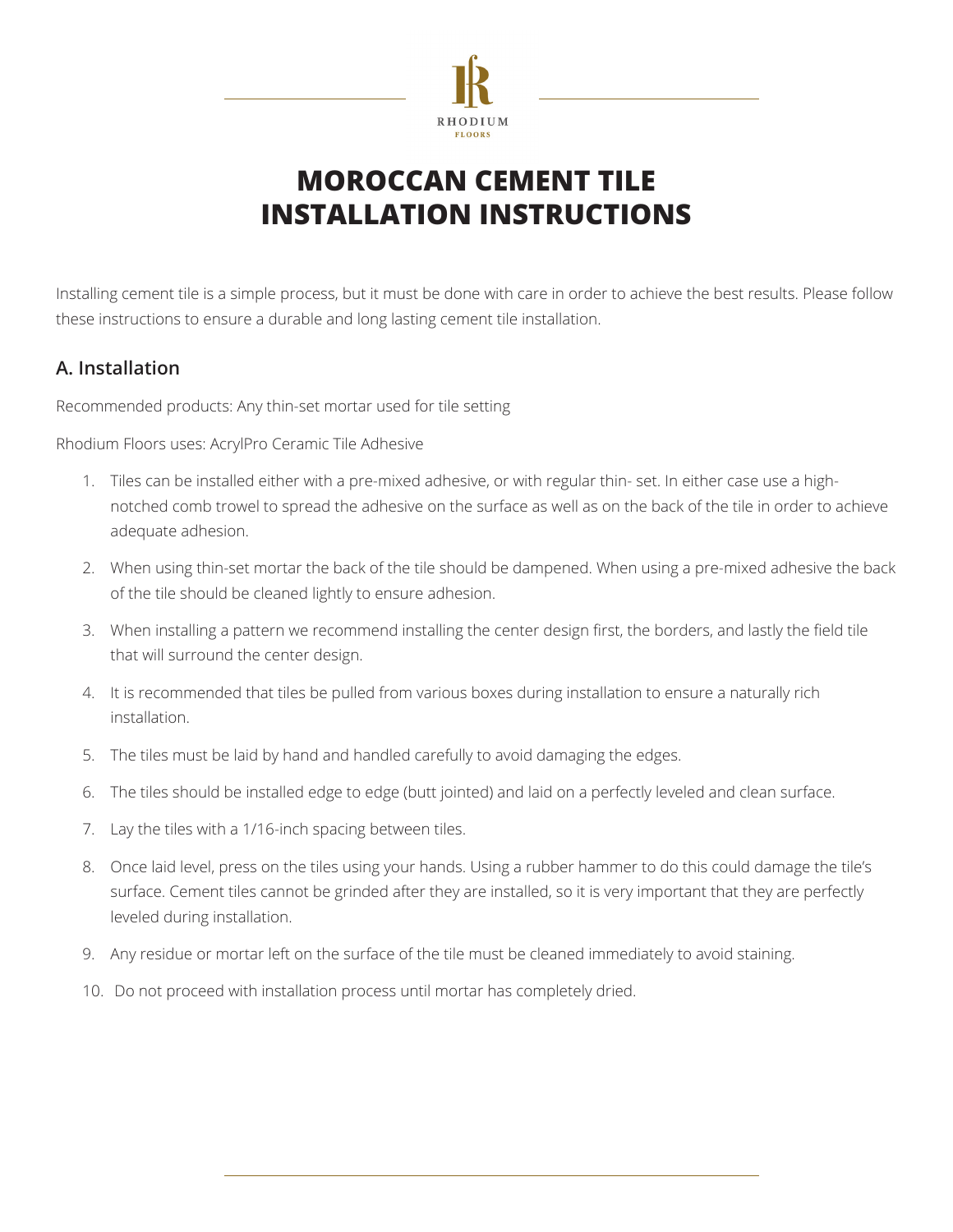

## **B. Cleaning the Tiles**

Recommended products: Water, 220 grit sandpaper, Hydrogen Peroxide or oxyclean

Rhodium Floors uses: 220 grit sandpaper with water

- 1. Wet the tiles with water.
- 2. Lightly sand the tiles to remove any haze and dirt.
- 3. If care was taken while installing the tiles, no other stains should exist.
- 4. If stains are present, soak a cloth in hydrogen peroxide and let sit on the stain for 15-20 minutes. This will not harm the tiles in any way.
- 5. If tiles require more cleaning, it is acceptable to lightly scrub the tiles with Oxyclean.

Cement tiles must be sealed with one coat of sealer before grouting. This will help prevent any staining from the grout and will add to the strength of an installation. Please see the instructions for sealing on the following page.

## **C. Grouting**

Recommended products: Any non-sanded grout white or colored

Rhodium Floors uses: Polyblend Non-Sanded Grout in white or off white

- 1. Make sure that the sealant is completely dry before grouting.
- 2. Grout color should be equal to or lighter than the lightest color in the tile; we recommend that you take a tile with you when choosing the grout color.
- 3. The grout should be fluid enough to completely fill the joints.
- 4. Dampen the tile installation with water before grouting.
- 5. Apply the grout with a rubber float or a rubber squeegee, always moving diagonally across the joints.
- 6. It is important that any excess grout be removed with a damp cloth or sponge before it dries, Darker grout can stain the tile, so keeping the tiles clean while grouting is prudent.